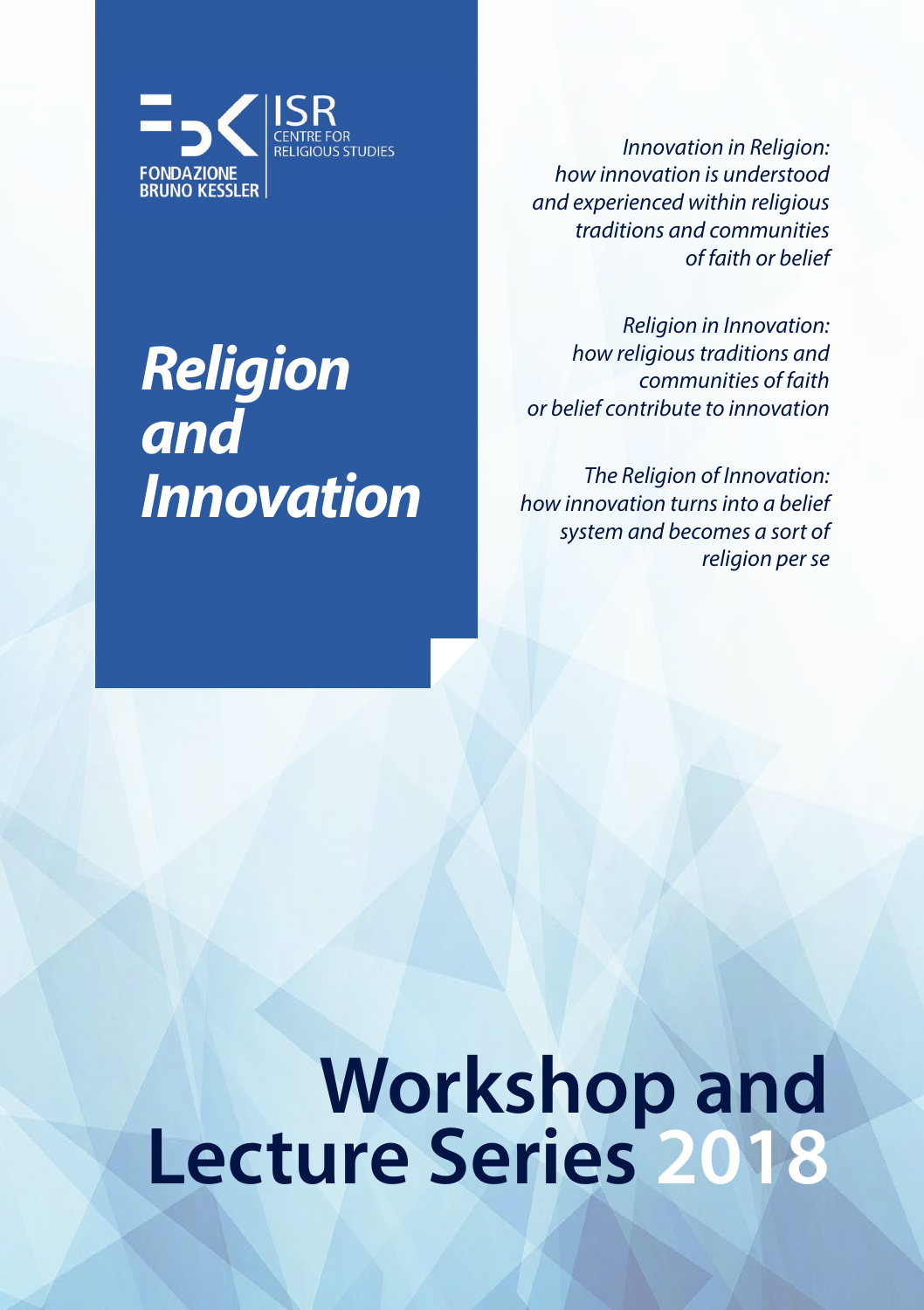Fondazione Bruno Kessler www.fbk.eu

*Progetto editoriale* Moira Osti FBK | Unità Supporto alla Ricerca | Polo delle Scienze Umane e Sociali

Fly-81| 12-2017\_ISR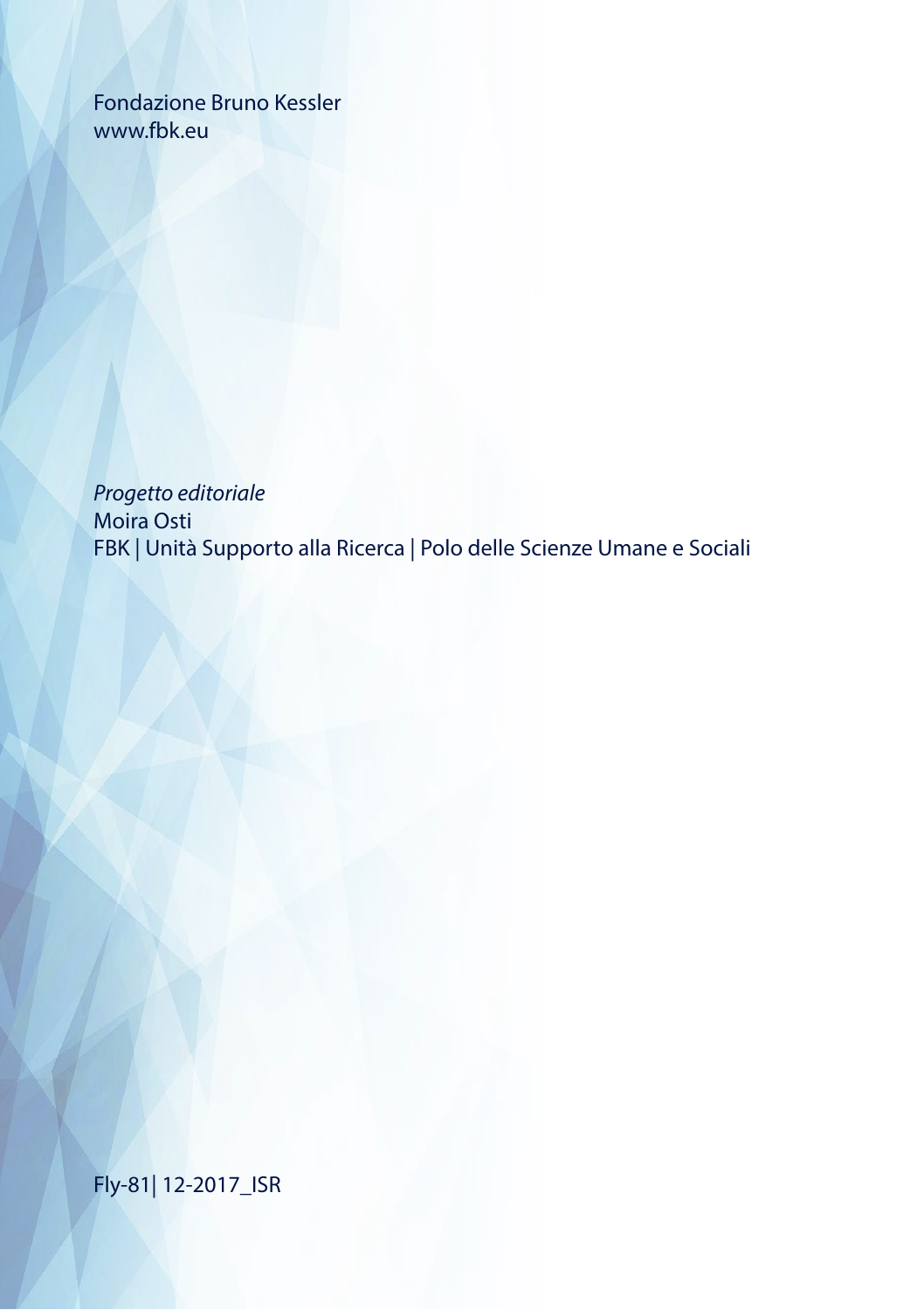The goal of this workshop and lecture series is to explore an under-researched territory: the relations between today's religion (institutions, communities and community leaders, religious practices, beliefs and values) on the one hand, processes of innovation in various – partly overlapping – fields such as science, technology, politics, culture, the law, and religion itself, on the other.

The event series continues, consolidates and develops the research work on the multi-faceted relations between religion and innovation in contemporary societies that has been pursued by the Center for Religious Studies (ISR) of Fondazione Bruno Kessler since the adoption of the mission on religion & innovation in June 2016. The topics to be discussed and analysed cut across the four ISR research lines "Conflicts", "Values, Science and Technology", "Spirituality and Lifestyles", and "Texts, Doctrines and Traditions".

The workshop and lecture series will engage scholars of religious studies and researchers/practitioners in diverse fields of innovation in a sustained dialogue. Moreover, it will make ISR's work on religion & innovation accessible to a non-specialist audience through a series of dedicated lectures in Italian.

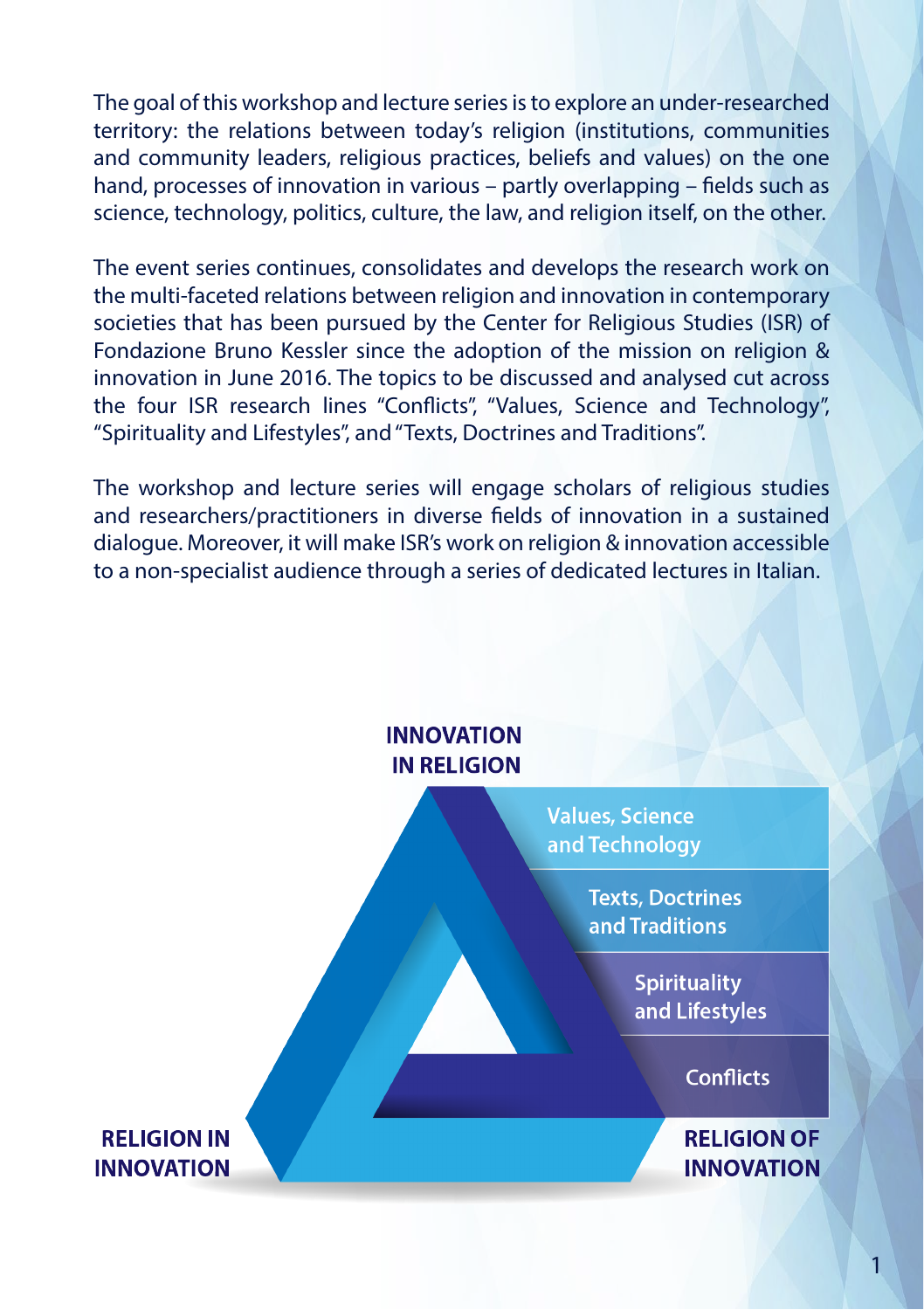Following the distinction between three dimensions of religion & innovation discourses introduced in ISR's mission statement, the lectures and workshops intend to advance, and in some cases initiate, critical analyses and discussions of

- innovation in religion: how innovation is understood and experienced within religious traditions and communities of faith or belief (e.g., new religious movements, novel interpretations of sacred texts, novel forms of organising religious practices, new forms of religious leadership);
- religion in innovation: how religious traditions and communities of faith or belief contribute to innovation (e.g., religious communities as agents and drivers of innovation processes, religiously grounded values and beliefs as motivating factors in social innovation projects, the role of religious communities/actors in shaping research and development in the field of ICT);
- the religion of innovation: how innovation turns into a belief system and becomes a sort of religion itself (e.g., religious or quasi-religious attitudes towards new technologies and technological progress, the rhetoric of innovation discourses as compared to the rhetoric of religious discourses).

In an exploratory spirit, the workshop and lecture series will trace these three dimensions of "Religion & Innovation" within four thematic areas:

- 1. conceptual and normative underpinnings of religion & innovation discourses
- 2. religion, social innovation and cultural innovation
- 3. religion and innovation in science and technology
- 4. religion and innovation in politics and the law.

Moreover, a final conference (November 2018) will be dedicated to exploring the intersections between these various areas.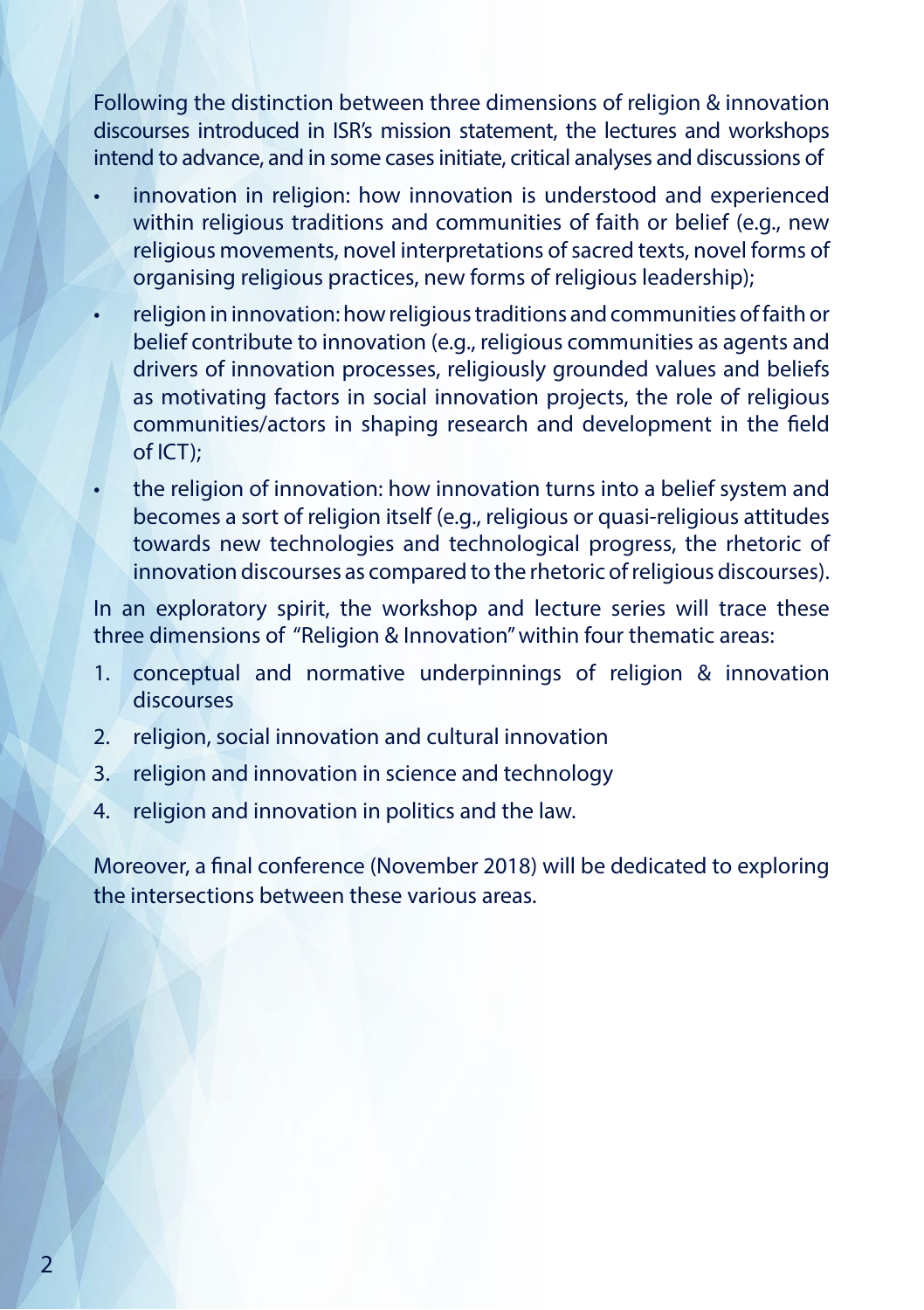# **1Thematic Area**<br>**1Thematic Area**<br>**1The Conceptual and<br><b>1The Preligion & in Conceptual and normative underpinnings of religion & innovation discourses**

Characterising a project, process or result X as innovative often (though not always) implicates an attitude of appreciation or endorsement of X as good (or as an improvement), as desirable or as useful. Good, desirable or useful for whom? On what grounds and value assumptions? And in view of which goals? This thematic area aims to advance a critical understanding of today's innovation discourses through an examination of their (often tacit) conceptual and normative presuppositions and underpinnings.

Among the questions to be addressed:

- How did the term "innovation" make it into contemporary narratives concerning research and technology development, as well as into the vocabulary used in today's political discourses?
- How to understand the conceptual history of today's innovation discourses?
- What is/has been the role of the European Commission in mainstreaming innovation-talk into research agendas across Europe?
- What are the normative or value assumptions that stand behind specific conceptions of the relationship between innovation and religion in the fields of social organisation, politics and the law, culture, technology, and research?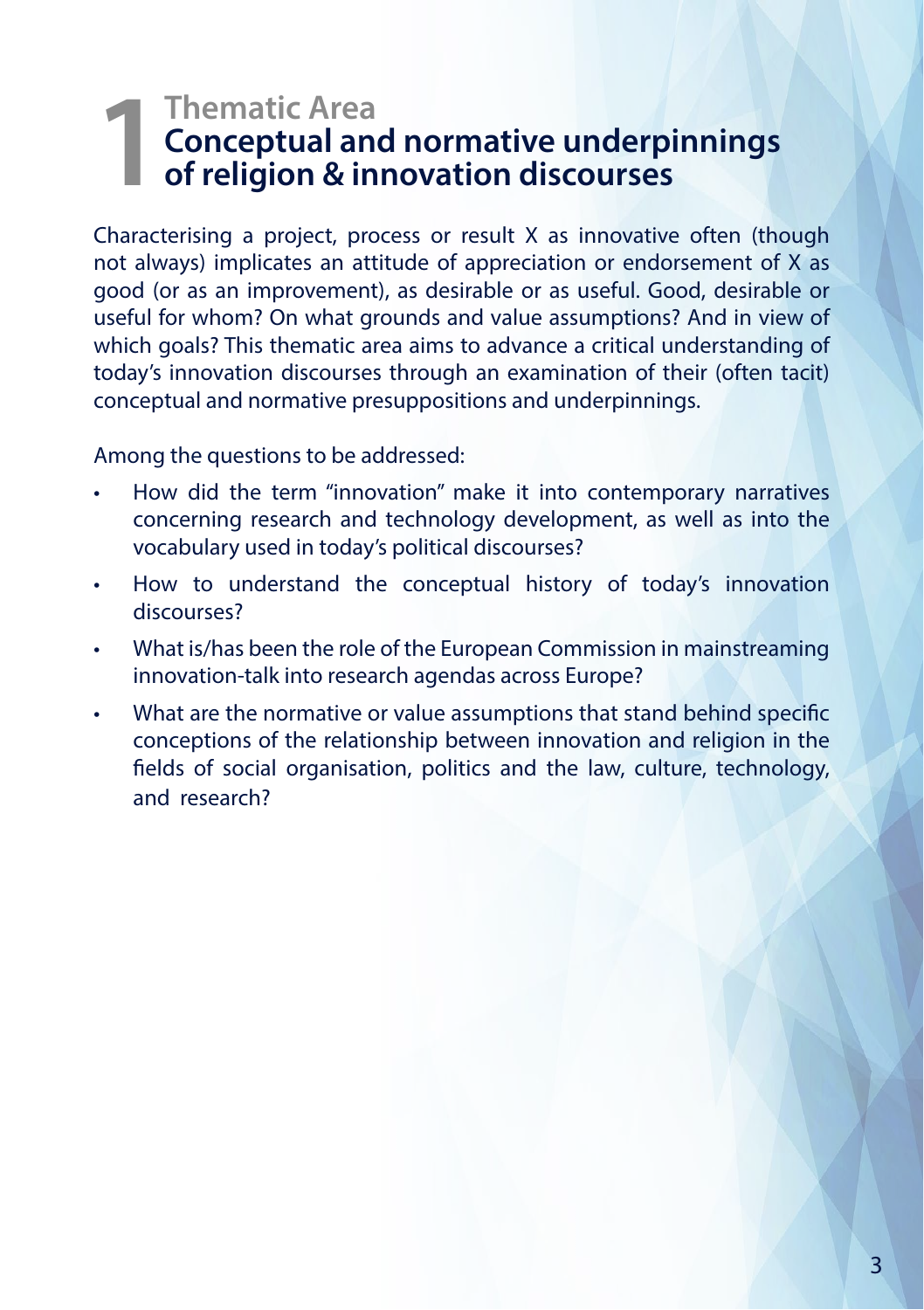# **2Thematic Area**<br>**Religion, social**<br>**and cultural in Religion, social innovation, and cultural innovation**

The aim of this section is to understand whether – and if so, how – different communities of faith or belief are involved in significant social and/or cultural innovation processes across Europe, and in which areas of social and/or cultural innovation those communities might play an active role in the future. The impact of cultural and social innovation on communities of faith or belief will also be paid special attention. In a preliminary fashion, we here use the expression "social innovation" in a broad sense that covers processes which (a) develop and implement new solutions to societal challenges, or new responses to (unmet) societal needs, and (b) result in an improvement, in terms of societal benefit, of the status ex ante – typically (but not necessarily) through a bottom-up approach that actively involves the relevant stakeholder groups. With the expression "cultural innovation", by contrast, we here intend to cover the field of novel developments in cultural heritage management as well as broader issues pertaining to intercultural and interreligious exchange and co-creation.

Among the topics to be addressed in this thematic section:

- case studies of social and/or cultural innovation initiatives driven by religious communities,
- communities of faith or belief as stakeholders in social and/or cultural innovation processes,
- religious beliefs and religiously grounded values as motivating factors in social and/or cultural innovation initiatives,
- examples of innovative measures for accommodating religious diversity in urban, institutional and social spaces (e.g., innovative architectures of meditation/prayer rooms, multifaith spaces).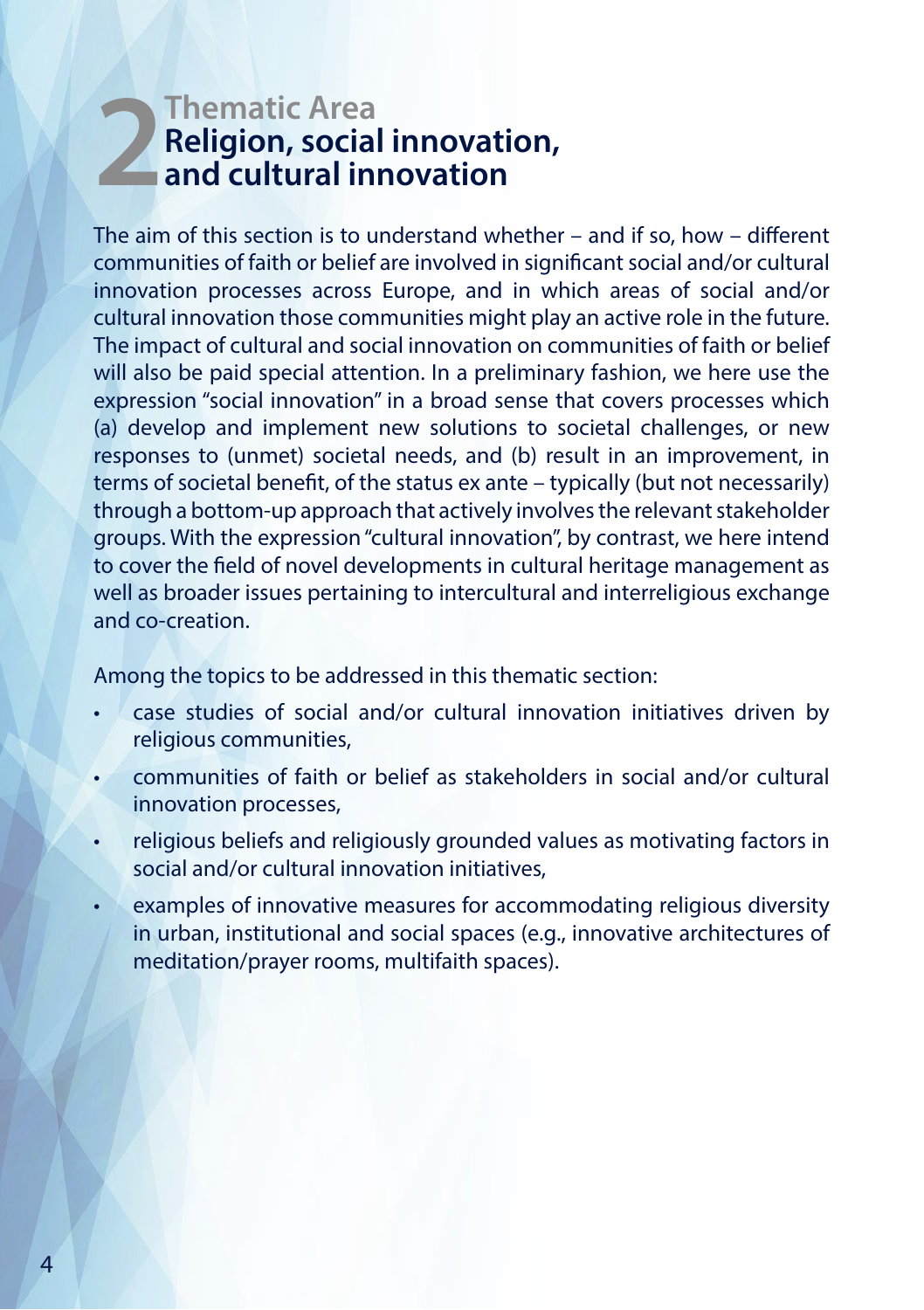# **3** Thematic Area<br>**1 Religion and in**<br>**in science and t Religion and innovation in science and technology**

This thematic section will focus on the relation between today's religions and innovations in the fields of science and technology. On the one hand, its aim will be to analyse how the emergence and take-up of scientific results and new technologies induce change within traditional religious communities and/ or enable the creation of new religious movements. On the other hand, it will serve to understand the role of religious (individual or group) agents, and of the shifting constellations of religious diversity in contemporary societies, in driving technological innovation processes. Particular attention will be paid to artificial intelligence (AI), which constitutes the strategic research focus of Fondazione Bruno Kessler for the year 2018, as well as to innovations in the fields of new media, human enhancement, medical/health and biotechnologies.

Among the questions to be addressed:

- How does the take-up of innovations in the field of ICT by religious communities change religious practices?
- To what extent is it theoretically justified and useful to describe these changes as ICT-enabled or even ICT-driven innovations within religious practices?
- Vice versa, how are needs arising from social/demographic change (growing religious diversification within societies, due to migration) being met by technology R&D, thus having an influence on the directions of technological R&D?
- How are religious spaces, communities and practices being represented in digital environments (e.g., in VR and game environments)?
- How do different religious communities and institutions position themselves with regard to technological innovations, and on what grounds?
- To what extent do contemporary techno-futurist discourses draw upon religious imagery and vocabulary (e.g., the idea – widespread among adherents of the transhumanist movement – that technological progress will bring salvation)?
- To what extent is it theoretically justified and useful to describe contemporary techno-utopian discourses in terms of a religion of innovation?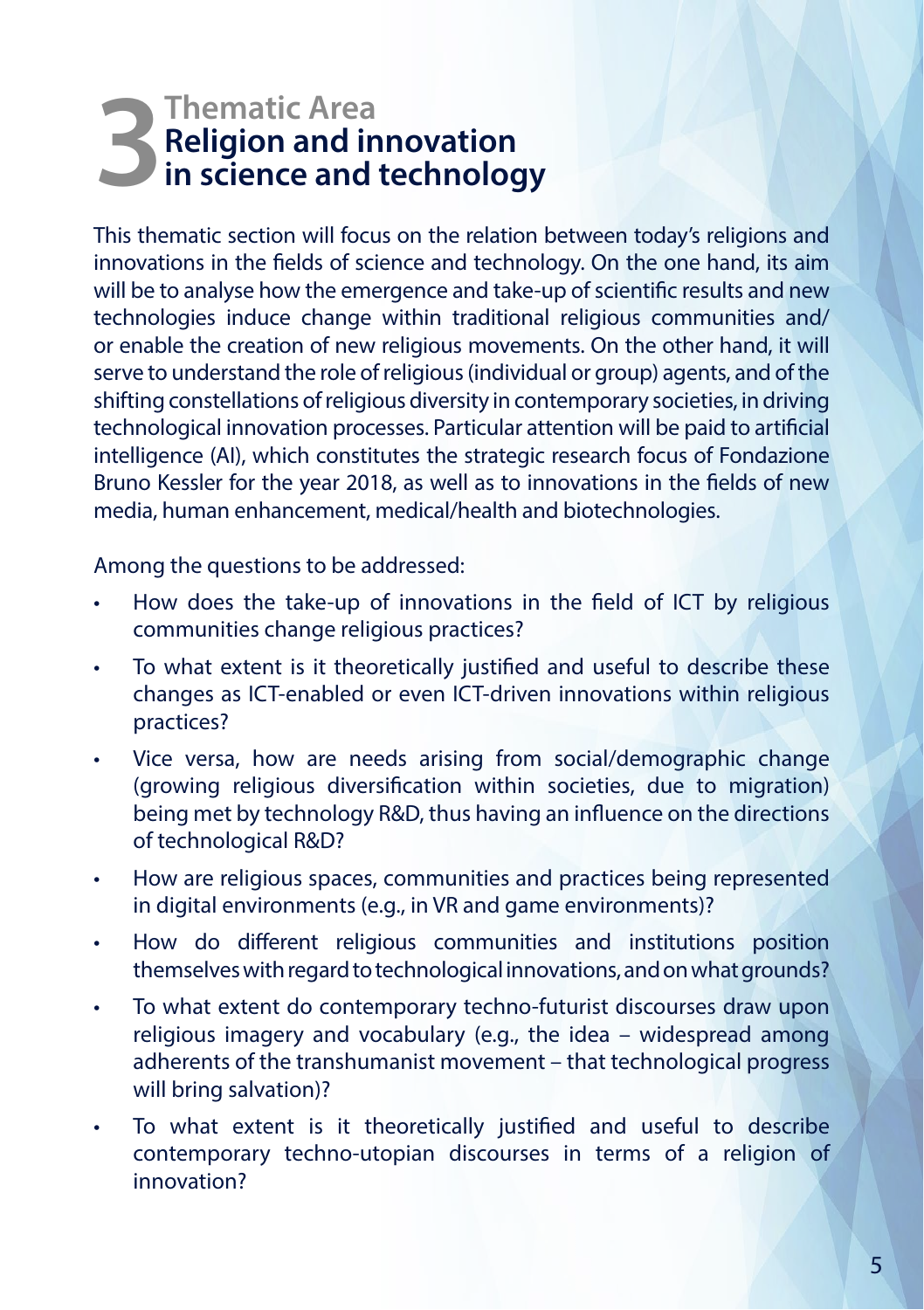# **4 Thematic Area<br>
Religion and in<br>
in politics and t Religion and innovation in politics and the law**

Religious practices are currently reacquiring a central role in identity-making processes that produce individual and collective subjectivities. At the same time, international migration calls for increased reflection on the political and legal accommodation of identity issues in migrant-receiving countries. These dynamics deeply challenge consolidated understandings of democracy, the public sphere, collective/individual rights, common/private goods, etc.

This thematic area aims to discuss the innovative potential of ideas that respond to particularly controversial issues related to religious diversity governance. The contributions will analyse solution attempts that have been experimented in various societies, critically discussing them with a view to conceptions of innovation in the fields of politics and the law.

Particular attention will be paid to how EU policies in the field of innovation, on the one hand, and in the field of religious diversity governance (e.g., freedom of religion or belief, and interreligious dialogue), on the other, relate to each other.

Among the topics and questions:

- To what extent do approaches inspired by the ideas of legal pluralism, religious arbitration, self-regulation of religious communities, and interlegality represent innovative answers to the challenges posed by global migration and religious diversity?
- Can the public/private dichotomy be overcome in order to really understand the new place of religion and religious practices in people's lives? Should religious practices be considered as constituting spaces that are protected by individual rights, and in particular by property rights? Or is religion a setting where new, alternative models of non-state privateness or publicness are performed and new communal bonds are produced?
- Are the European Union's innovation policies sensitive to issues arising from the growing religious diversity in EU member states?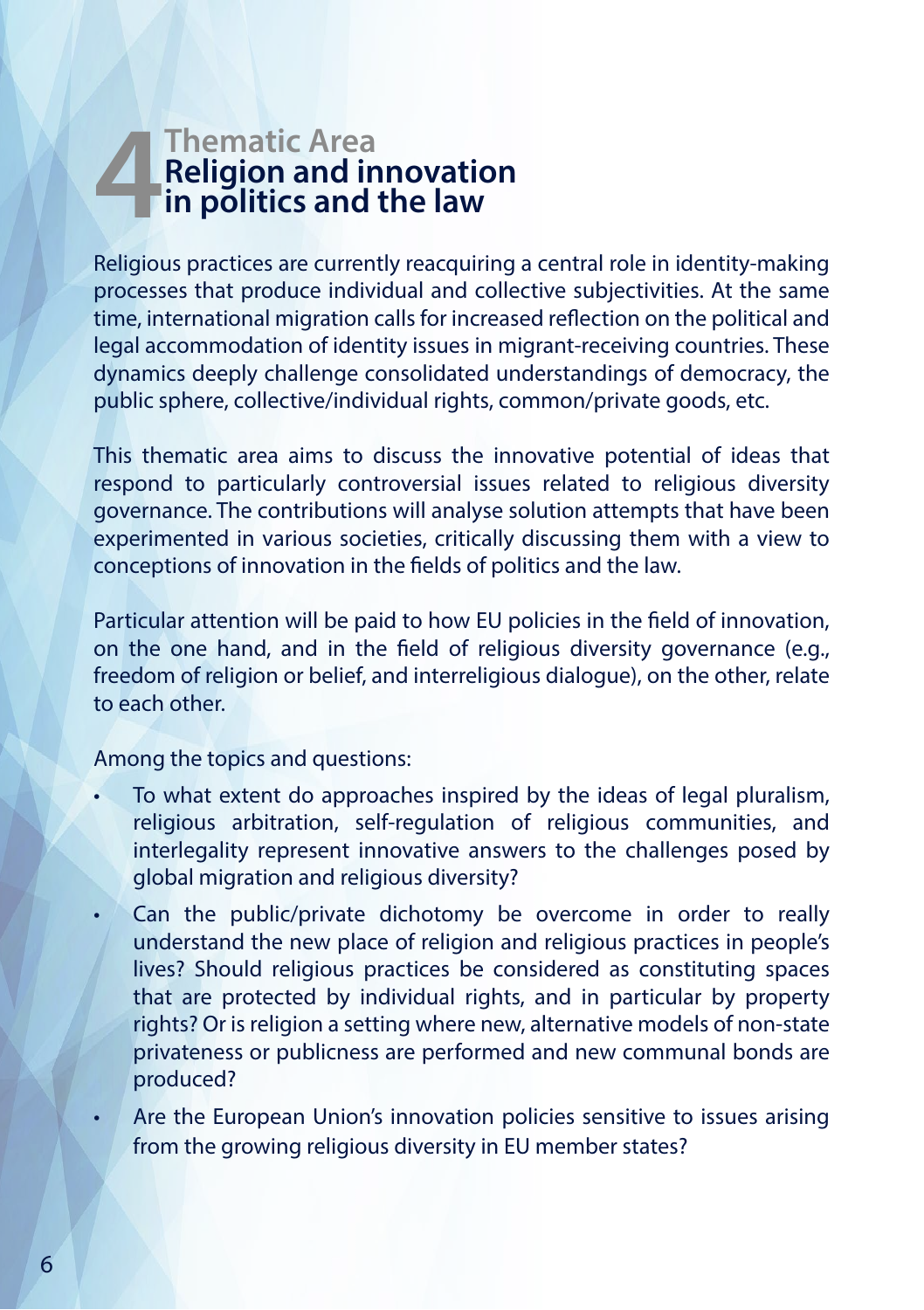# **Calendar**

| date<br>title<br>type<br>research lines | 25-26 January 2018<br><b>Conceptual and Normative Underpinnings</b><br>of Religion & Innovation Discourses<br><b>Opening Conference</b><br>Conflicts; Spirituality and Lifestyles; Values, Science, and<br>Technology; Texts, Doctrines and Traditions |
|-----------------------------------------|--------------------------------------------------------------------------------------------------------------------------------------------------------------------------------------------------------------------------------------------------------|
| date                                    | 5-6 February 2018                                                                                                                                                                                                                                      |
| title                                   | <b>Religion and Video Games</b>                                                                                                                                                                                                                        |
| type                                    | <b>Workshop and Lectures</b>                                                                                                                                                                                                                           |
| thematic area                           | Religion and Innovation in Science and Technology                                                                                                                                                                                                      |
| research lines                          | Spirituality and Lifestyles; Values, Science, and Technology                                                                                                                                                                                           |
| date                                    | 4-5 April 2018                                                                                                                                                                                                                                         |
| title                                   | <b>New Spaces and Architectures of the Sacred</b>                                                                                                                                                                                                      |
| type                                    | <b>Workshop and Lectures</b>                                                                                                                                                                                                                           |
| thematic area                           | Religion, Social Innovation, and Cultural Innovation                                                                                                                                                                                                   |
| research lines                          | Spirituality and Lifestyles; Texts, Doctrines and Traditions; Conflicts                                                                                                                                                                                |
| date                                    | 17-18 May 2018                                                                                                                                                                                                                                         |
| title                                   | <b>Digital Religion &amp; New Media</b>                                                                                                                                                                                                                |
| type                                    | <b>Workshop and Lectures</b>                                                                                                                                                                                                                           |
| thematic area                           | Religion and Innovation in Science and Technology                                                                                                                                                                                                      |
| research lines                          | Spirituality and Lifestyles; Values, Science, and Technology                                                                                                                                                                                           |
| date                                    | 21-22 June 2018                                                                                                                                                                                                                                        |
| title                                   | <b>Religious Diversity and Social Innovation</b>                                                                                                                                                                                                       |
| type                                    | <b>Workshop and Lectures</b>                                                                                                                                                                                                                           |
| thematic area                           | Religion, Social Innovation, and Cultural Innovation                                                                                                                                                                                                   |
| research lines                          | Spirituality and Lifestyles; Conflicts                                                                                                                                                                                                                 |
| date                                    | September 2018                                                                                                                                                                                                                                         |
| title                                   | <b>Innovating States and Communities</b>                                                                                                                                                                                                               |
| type                                    | <b>Workshop and Lectures</b>                                                                                                                                                                                                                           |
| thematic area                           | Religion and Innovation in Politics and the Law                                                                                                                                                                                                        |
| research line                           | Conflicts                                                                                                                                                                                                                                              |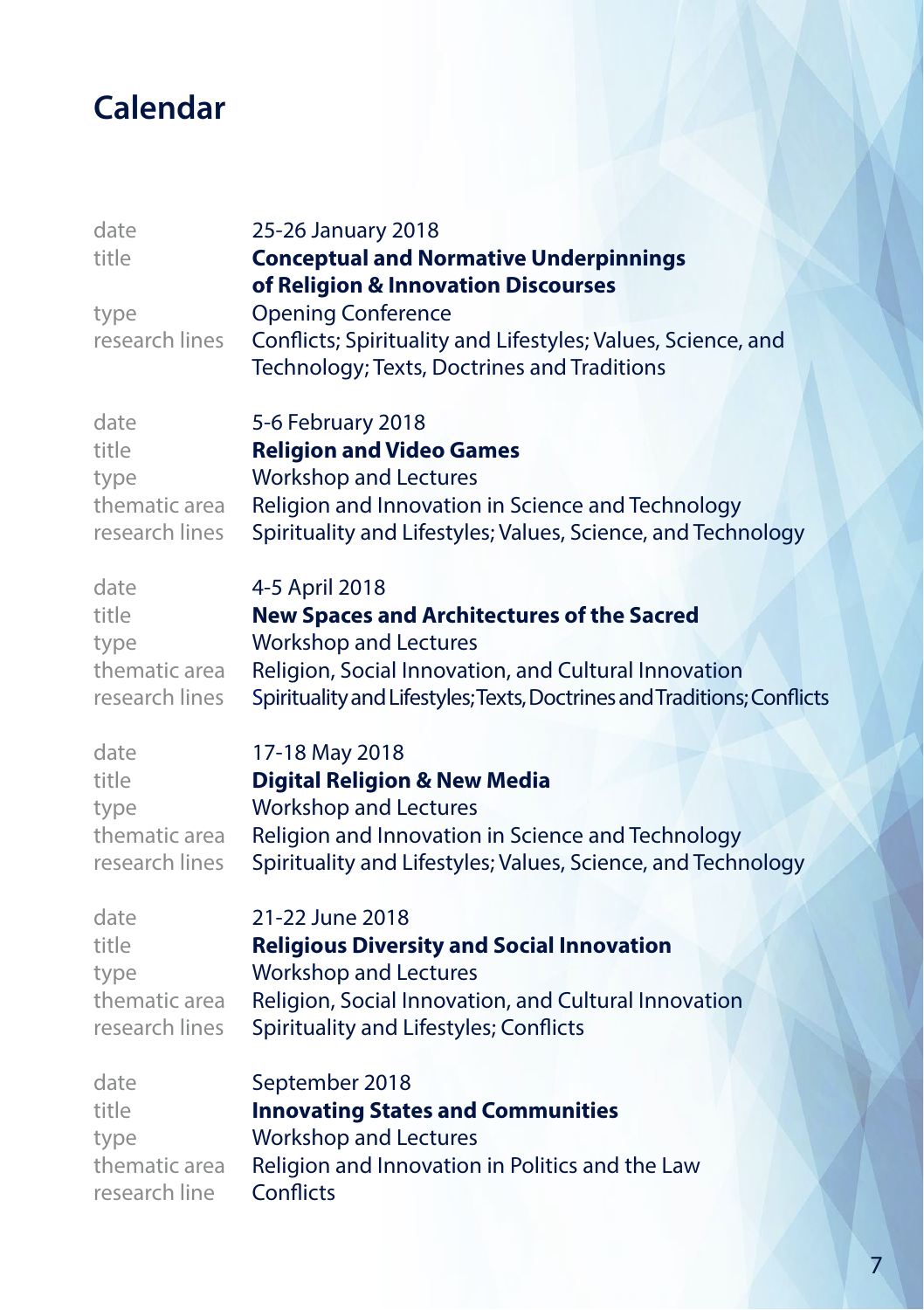| date  |                | 12-13 September 2018                                     |
|-------|----------------|----------------------------------------------------------|
| title |                | The Conceptual History of Innovation Discourses          |
| type  |                | <b>Workshop and Lectures</b>                             |
|       | thematic area  | Conceptual and Normative Underpinnings of Religion       |
|       |                | & Innovation Discourses                                  |
|       | research lines | Conflicts; Spirituality and Lifestyles; Values, Science, |
|       |                | and Technology; Texts, Doctrines, and Traditions         |

## dateOctober 2018 title**Technological and Financial Innovation in the Film Industry: The Religious Factor**

typeWorkshop and Lectures thematic area Religion, Social Innovation, and Cultural Innovation research lines Values, Science, and Technology; Spirituality and Lifestyles

dateOctober 2018

## title **Business, Finance, and Religion**

type Workshop and Lectures thematic area Religion, Social Innovation, and Cultural Innovation research lines Spirituality and Lifestyles; Values, Science and Technology

#### date 19-23 November 2018

### title **Artificial Intelligence and Religious Belief**

type Workshop and Lectures thematic area Religion and Innovation in Science and Technology research lines Spirituality and Lifestyles; Values, Science, and Technology

#### date 26-30 November 2018

## title **Religion in the Innovation Landscape**

type Final Conference thematic area Conceptual and Normative Underpinnings of Religion & Innovation Discourses; Religion, Social Innovation, and Cultural Innovation; Religion and Innovation in Science and Technology; Religion and Innovation in Politics and the Law research lines Conflicts; Spirituality and Lifestyles; Values, Science, and Technology; Texts, Doctrines, and Traditions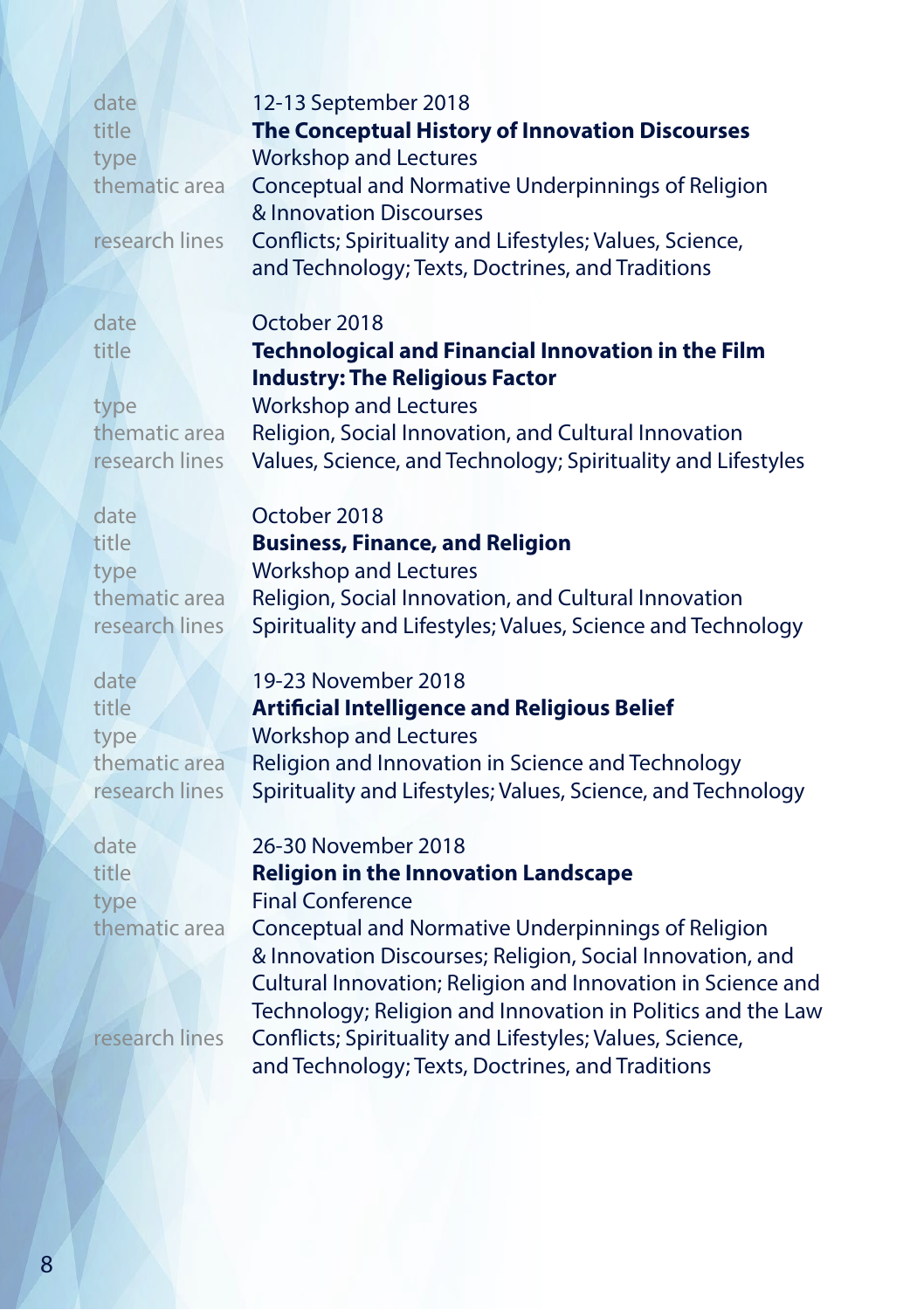## **Confirmed Speakers**

- *• Matteo Bortolini*, University of Padua
- *• Heidi Campbell*, Texas A&M University
- *• Paul Chippendale*, Fondazione Bruno Kessler, Trento
- *• Mariano Croce*, Sapienza University of Rome
- *• Andrew Crompton*, University of Liverpool
- *• Giulia Evolvi*, Ruhr University Bochum
- *• Francesca Ferrando*, New York University
- *• Benoît Godin*, Institut national de la recherche scientifique, Montreal
- *• Vincenzo Idone Cassone*, University of Turin
- *• Tobias Knoll*, University of Heidelberg
- *• Massimo Leone*, University of Turin
- *• Malin Lindberg*, Lulea University of Technology
- *• Katia Malatesta*, Religion Today Festival
- *• Marco Mazzaglia*, Synesthesia; Mixedbag Srl, Turin
- *• Frank Moulaert*, KU Leuven
- *• Federico Neresini*, University of Padua
- *• Marc Parés,* Autonomous University of Barcelona
- *• Riccardo Pozzo*, University of Verona
- *• Kerstin Radde-Antweiler*, University of Bremen
- *• Andrea Rota*, University of Fribourg
- *• Jeroen Temperman*, Erasmus University Rotterdam
- *• Mattia Thibault*, University of Turin